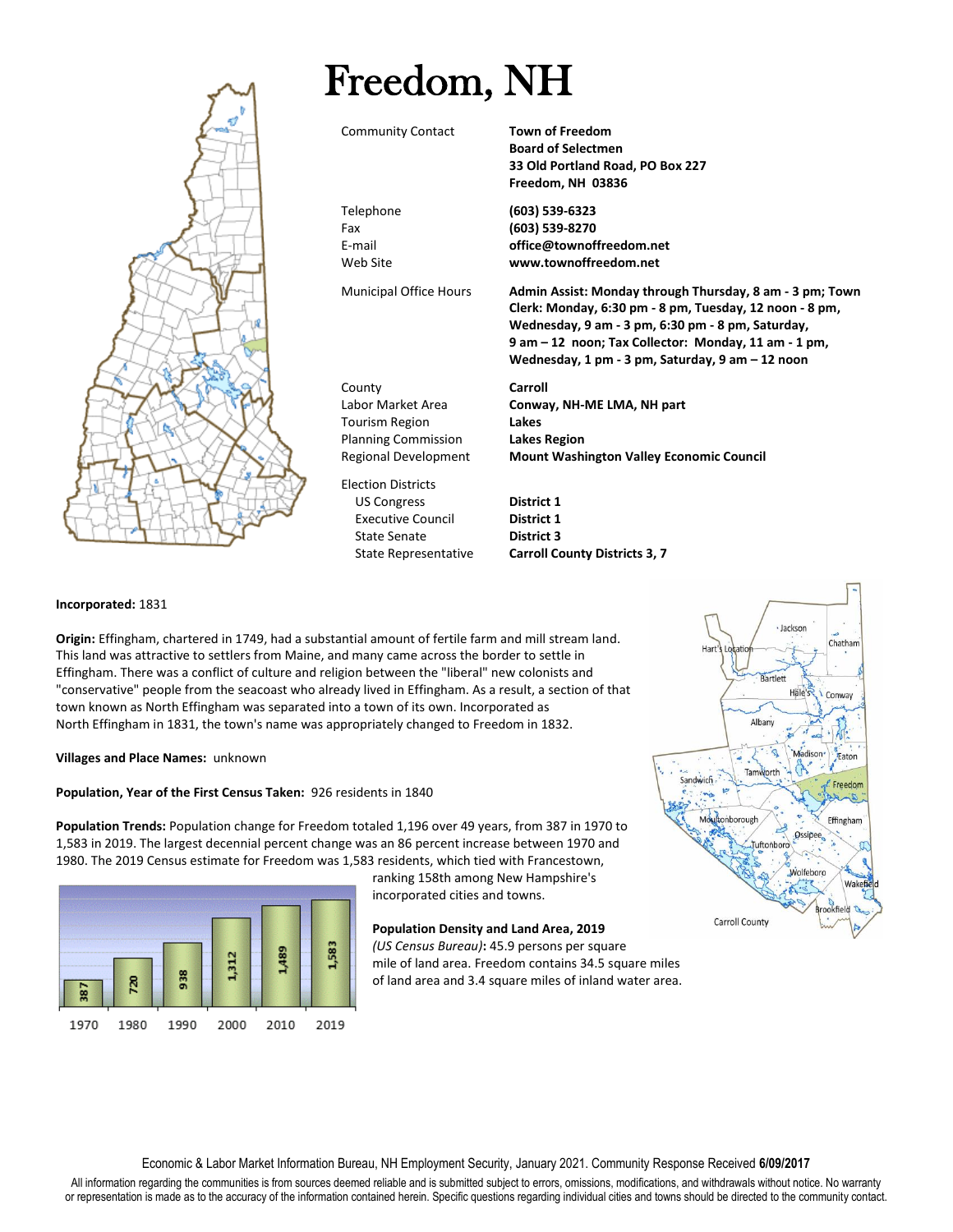| <b>MUNICIPAL SERVICES</b><br>Type of Government<br>Zoning Ordinance<br>Master Plan<br>Capital Improvement Plan<br>Industrial Plans Reviewed By<br><b>Boards and Commissions</b><br>Elected:<br>Appointed: | Budget: Municipal Appropriations, 2017<br>Budget: School Appropriations, 2017-2018<br>Selectmen; Planning; Library; School<br>Zoning; Conservation; Heritage; Forest Advisory;<br><b>Freedom Aquatic Invasive Species</b> |                                                   | Selectmen<br>\$3,000,729<br>\$4,218,760<br>1987/17<br>2009<br>No<br>State |
|-----------------------------------------------------------------------------------------------------------------------------------------------------------------------------------------------------------|---------------------------------------------------------------------------------------------------------------------------------------------------------------------------------------------------------------------------|---------------------------------------------------|---------------------------------------------------------------------------|
| Public Library                                                                                                                                                                                            | <b>Freedom Public</b>                                                                                                                                                                                                     |                                                   |                                                                           |
| <b>EMERGENCY SERVICES</b>                                                                                                                                                                                 |                                                                                                                                                                                                                           |                                                   |                                                                           |
| <b>Police Department</b>                                                                                                                                                                                  |                                                                                                                                                                                                                           |                                                   | <b>Full-time</b>                                                          |
| <b>Fire Department</b>                                                                                                                                                                                    |                                                                                                                                                                                                                           |                                                   | <b>Volunteer</b>                                                          |
| <b>Emergency Medical Service</b>                                                                                                                                                                          |                                                                                                                                                                                                                           |                                                   | Part-time                                                                 |
|                                                                                                                                                                                                           |                                                                                                                                                                                                                           |                                                   |                                                                           |
| Nearest Hospital(s)<br><b>Huggins Hospital, Wolfeboro</b>                                                                                                                                                 |                                                                                                                                                                                                                           | Distance<br>23 miles                              | <b>Staffed Beds</b><br>25                                                 |
|                                                                                                                                                                                                           |                                                                                                                                                                                                                           |                                                   |                                                                           |
| <b>UTILITIES</b>                                                                                                                                                                                          |                                                                                                                                                                                                                           |                                                   |                                                                           |
| <b>Electric Supplier</b>                                                                                                                                                                                  |                                                                                                                                                                                                                           | <b>Eversource Energy; NH Electric Coop</b>        |                                                                           |
| Natural Gas Supplier                                                                                                                                                                                      |                                                                                                                                                                                                                           |                                                   | None                                                                      |
| <b>Water Supplier</b>                                                                                                                                                                                     |                                                                                                                                                                                                                           | <b>Private wells &amp; Freedom Water Precinct</b> |                                                                           |
|                                                                                                                                                                                                           |                                                                                                                                                                                                                           |                                                   |                                                                           |
| Sanitation                                                                                                                                                                                                |                                                                                                                                                                                                                           |                                                   | <b>Private septic</b>                                                     |
|                                                                                                                                                                                                           | Municipal Wastewater Treatment Plant                                                                                                                                                                                      |                                                   | Νo                                                                        |
| Solid Waste Disposal                                                                                                                                                                                      |                                                                                                                                                                                                                           |                                                   |                                                                           |
| Curbside Trash Pickup                                                                                                                                                                                     |                                                                                                                                                                                                                           |                                                   | None                                                                      |
| Pay-As-You-Throw Program                                                                                                                                                                                  |                                                                                                                                                                                                                           | Nο                                                |                                                                           |
| <b>Recycling Program</b>                                                                                                                                                                                  |                                                                                                                                                                                                                           |                                                   | Mandatory                                                                 |
|                                                                                                                                                                                                           |                                                                                                                                                                                                                           |                                                   |                                                                           |
| <b>Telephone Company</b>                                                                                                                                                                                  |                                                                                                                                                                                                                           |                                                   | <b>Fairpoint</b>                                                          |
| <b>Cellular Telephone Access</b>                                                                                                                                                                          |                                                                                                                                                                                                                           |                                                   | <b>Limited</b>                                                            |
| <b>Cable Television Access</b>                                                                                                                                                                            |                                                                                                                                                                                                                           |                                                   | Yes                                                                       |
|                                                                                                                                                                                                           | <b>Public Access Television Station</b>                                                                                                                                                                                   |                                                   | No                                                                        |
| High Speed Internet Service:                                                                                                                                                                              | <b>Business</b>                                                                                                                                                                                                           |                                                   | Yes                                                                       |
|                                                                                                                                                                                                           |                                                                                                                                                                                                                           | Residential                                       | Yes                                                                       |
| <b>PROPERTY TAXES</b>                                                                                                                                                                                     |                                                                                                                                                                                                                           | (NH Dept. of Revenue Administration)              |                                                                           |
|                                                                                                                                                                                                           | 2019 Total Tax Rate (per \$1000 of value)                                                                                                                                                                                 |                                                   | \$13.56                                                                   |
| 2019 Equalization Ratio                                                                                                                                                                                   |                                                                                                                                                                                                                           |                                                   | 82.0                                                                      |
|                                                                                                                                                                                                           | 2019 Full Value Tax Rate (per \$1000 of value)                                                                                                                                                                            |                                                   | \$11.10                                                                   |
|                                                                                                                                                                                                           | 2019 Percent of Local Assessed Valuation by Property Type<br><b>Residential Land and Buildings</b>                                                                                                                        |                                                   |                                                                           |
|                                                                                                                                                                                                           | <b>Commercial Land and Buildings</b>                                                                                                                                                                                      |                                                   | 96.4%<br>2.6%                                                             |
|                                                                                                                                                                                                           |                                                                                                                                                                                                                           |                                                   |                                                                           |
|                                                                                                                                                                                                           | Public Utilities, Current Use, and Other                                                                                                                                                                                  |                                                   | 1.0%                                                                      |
| <b>HOUSING</b>                                                                                                                                                                                            |                                                                                                                                                                                                                           |                                                   | (ACS 2015-2019)                                                           |
| <b>Total Housing Units</b>                                                                                                                                                                                |                                                                                                                                                                                                                           |                                                   | 1,910                                                                     |
|                                                                                                                                                                                                           |                                                                                                                                                                                                                           |                                                   |                                                                           |
|                                                                                                                                                                                                           |                                                                                                                                                                                                                           |                                                   | 1,464                                                                     |
| Units in Multiple-Family Structures:                                                                                                                                                                      |                                                                                                                                                                                                                           |                                                   |                                                                           |
|                                                                                                                                                                                                           | Single-Family Units, Detached or Attached                                                                                                                                                                                 |                                                   |                                                                           |
|                                                                                                                                                                                                           | Two to Four Units in Structure                                                                                                                                                                                            |                                                   | 22                                                                        |
|                                                                                                                                                                                                           | Five or More Units in Structure<br>Mobile Homes and Other Housing Units                                                                                                                                                   |                                                   | 46<br>378                                                                 |

| POPULATION (1-YEAR ESTIMATES/DECENNIAL)                                |                                                      | (US Census Bureau) |
|------------------------------------------------------------------------|------------------------------------------------------|--------------------|
| <b>Total Population</b>                                                | Community                                            | County             |
| 2019                                                                   | 1,583                                                | 48,910             |
| 2010                                                                   | 1,489                                                | 47,818             |
| 2000                                                                   | 1,312                                                | 43,918             |
| 1990                                                                   | 938                                                  | 35,526             |
| 1980                                                                   | 720                                                  | 27,929             |
| 1970                                                                   | 387                                                  | 18,548             |
|                                                                        |                                                      |                    |
| <b>DEMOGRAPHICS</b>                                                    | <b>AMERICAN COMMUNITY SURVEY (ACS) 2015-2019</b>     |                    |
| Population by Gender                                                   |                                                      |                    |
| Male<br>662                                                            | Female                                               | 687                |
| Population by Age Group                                                |                                                      |                    |
| Under age 5                                                            |                                                      | 5                  |
| Age 5 to 19                                                            |                                                      | 179                |
| Age 20 to 34                                                           |                                                      | 68                 |
| Age 35 to 54                                                           |                                                      | 289                |
| Age 55 to 64                                                           |                                                      | 284                |
| Age 65 and over                                                        |                                                      | 524                |
| Median Age                                                             |                                                      | 61.3 years         |
|                                                                        |                                                      |                    |
|                                                                        | Educational Attainment, population 25 years and over |                    |
| High school graduate or higher                                         |                                                      | 95.9%              |
| Bachelor's degree or higher                                            |                                                      | 38.1%              |
|                                                                        |                                                      |                    |
| <b>INCOME, INFLATION ADJUSTED \$</b>                                   |                                                      | (ACS 2015-2019)    |
| Per capita income                                                      |                                                      | \$37,008           |
| Median family income                                                   |                                                      | \$82,708           |
| Median household income                                                |                                                      | \$70,096           |
|                                                                        | Median Earnings, full-time, year-round workers       |                    |
| Male                                                                   |                                                      | \$64,792           |
| Female                                                                 |                                                      | \$43,750           |
| Individuals below the poverty level                                    |                                                      | 6.4%               |
| <b>LABOR FORCE</b>                                                     |                                                      | $(NHES - ELMI)$    |
| Annual Average                                                         | 2009                                                 | 2019               |
| Civilian labor force                                                   | 751                                                  | 755                |
| Employed                                                               | 710                                                  | 738                |
| Unemployed                                                             | 41                                                   | 17                 |
| Unemployment rate                                                      | 5.5%                                                 | 2.3%               |
|                                                                        |                                                      |                    |
| <b>EMPLOYMENT &amp; WAGES</b>                                          | 2009                                                 | $(NHES - ELMI)$    |
| Annual Average Covered Employment<br><b>Goods Producing Industries</b> |                                                      | 2019               |
| Average Employment                                                     |                                                      | 28<br>n            |
| Average Weekly Wage                                                    |                                                      | \$1,206<br>n       |
|                                                                        |                                                      |                    |
| Service Providing Industries                                           |                                                      |                    |
| Average Employment                                                     |                                                      | 181<br>n           |
| Average Weekly Wage                                                    |                                                      | \$ 585<br>n        |
| <b>Total Private Industry</b>                                          |                                                      |                    |
| Average Employment                                                     | 165                                                  | 209                |
| Average Weekly Wage                                                    | \$629                                                | \$ 667             |
| Government (Federal, State, and Local)                                 |                                                      |                    |
| Average Employment                                                     | 61                                                   | 60                 |
|                                                                        |                                                      |                    |
| Average Weekly Wage                                                    | \$ 579                                               | \$ 713             |
| Total, Private Industry plus Government                                |                                                      |                    |
| Average Employment                                                     | 226                                                  | 269                |
| Average Weekly Wage                                                    | \$615                                                | \$ 677             |
|                                                                        |                                                      |                    |

If "n" appears, data do not meet disclosure standards.